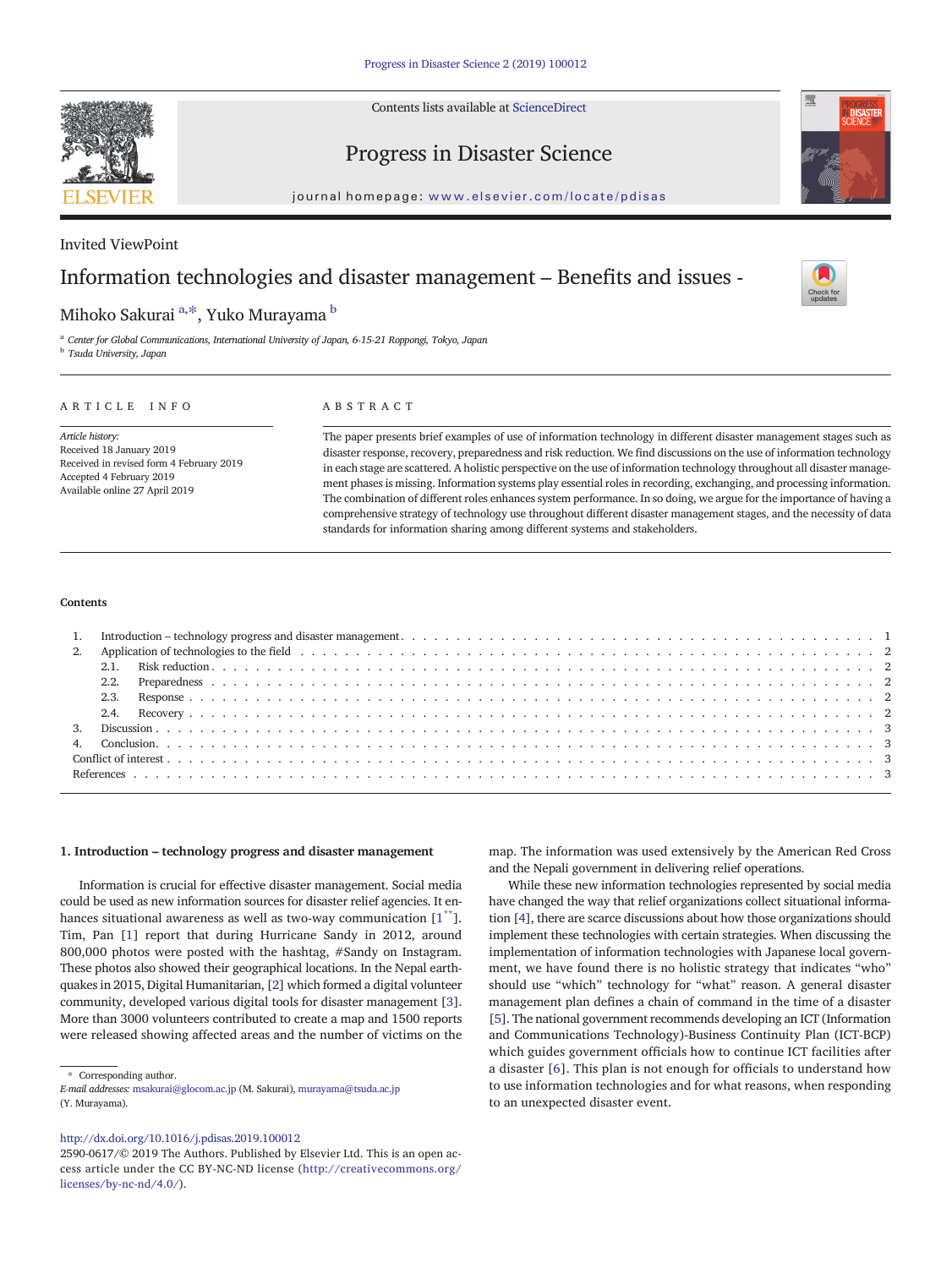In this paper we discuss the benefits and issues Japanese local government face in using information technologies for effective disaster management.

#### 2. Application of technologies to the field

We follow the traditional four stages of disaster management, risk reduction, preparedness, response and recovery [\[7\]](#page-3-0), and illustrate how information technologies can be used in each stage.

When describing the way information technologies are implemented, we regard the essential roles of information systems as follows; information record, information exchange, and information process [[8](#page-3-0)]. After a brief description of technology implementation cases in each stage, we summarize which role the information system offers.

#### 2.1. Risk reduction

Monitoring technology for buildings [\[9](#page-3-0)], unmanned aerial vehicles (UAV) [[10](#page-3-0)<sup>\*\*</sup>] and sensor network systems [\[11](#page-3-0)] help local authorities reduce disaster risk. A sensor network system has been deployed in a major bridge and road infrastructure. It reports on vulnerability of infrastructure by monitoring degradation and endurance. Moreover, the sensor can detect water-level rise in a river. These systems enable a local authority to improve prediction of river flooding and real-time situational analysis. While sensor data requires frequent observation, using open satellite image is increasingly popular in monitoring land use and change [[12\]](#page-3-0). Recorded information would be useful when integrating hazard assessments into disaster planning [\[13\]](#page-3-0).

Information systems support information record in disaster risk reduction. Recent development of AI technologies would enable disaster managers to analyze those recorded data and create an alert. An AI platform which can detect water rise from social media posts has already been developed [[14\]](#page-3-0).

#### 2.2. Preparedness

Information collected by sensor network systems can strengthen community-based disaster preparedness [\[15](#page-3-0)] as people learn about vulnerable areas. Information technologies provide an opportunity for scenario simulation by living-lab style [[16](#page-3-0)], and support field exercises [[17\]](#page-3-0) prior to a real disaster. One example is a Virtual Reality (VR) training system. This system teaches people how to survive a disaster [\[18\\*](#page-3-0) ]. Users can learn what a disaster situation looks like visually and how to evacuate from the office building or schools in an indoor situation. The system could show how difficult avoiding smoke during evacuation is, and how people panic under a disaster situation. The VR technology has been adopted by hospitals [[19](#page-3-0)]. It supports emergency medical training.

Messenger applications as well as an online dashboards help citizens report their situation and requests. Specific algorithms can detect predefined critical information and categorize it into specific areas and topics [\[20](#page-3-0)]. These technologies can be used in a field disaster exercise. Information systems also can create a knowledge repository based on the past disaster experiences [\[21](#page-3-0)].

Information systems support information exchange in disaster preparedness.

#### 2.3. Response

In the same way, information systems play an essential role for information exchange in the initial response. Once a disaster occurs, local governments need to conduct the following operations [22<sup>\*</sup>] in Japan:

(2) establishing and operating evacuation centers,

- (4) supporting evacuees and creating evacuee lists, and.
- (5) issuing disaster victim certificates.

These operations are quite different from daily-basis tasks. It requires situational information that can be enhanced through social media to deliver these operations [\[23\]](#page-3-0). Information systems enhances situational awareness [\[24](#page-3-0)–26] and decision making [\[27\]](#page-3-0). As discussed previously, social media has changed the way citizens react to a disaster. Victims can report situations around them through social media. Among all 1741 local governments in Japan, 941 out of them (54%) were using social networking services (SNS) for disaster response in 2017.<sup>1</sup> 919 out of 941 organizations only use SNS for information sharing, while 22 local governments collect situational information from SNS. It is not easy for them to have enough human resources to extract relevant information out of SNS [\[28\]](#page-3-0). Indeed, during the Great East Japan Earthquake in 2011, an ambulance was called in vain, due to a false tweet that a person was injured. There was also false information that a lion had escaped from a zoo in Kumamoto during the 2016 Kumamoto Earthquake.<sup>2</sup> Such false information would lead to public sectors responding unnecessarily. Critical thinking was suggested to protect one from such false SNS messages [\[29\]](#page-3-0). DISAster-information ANAlyzer (DISA ANA) was implemented to make the SNS information more trustworthy [\[30\]](#page-3-0). From another perspective, huge numbers of volunteers got together and developed a map that showed situational reports from residents which was called "[shinsai.info](http://shinsai.info)". <sup>3</sup> Human resources are not enough within a local government. After the 2011 Earthquake, "[shinsai.info](http://shinsai.info)" has been elaborated into a "code for Japan". They started dispatching IT professionals to local governments. This may solve an issue on recruiting IT resources in local governments at the time of emergency.

#### 2.4. Recovery

After an initial response, a local government is in charge of supporting residents to get back to their normal life. A series of natural disasters in 2018 show the importance of evacuation centers operation and management.4 Recognizing necessary resources for evacuees, and managing relief goods, are essential. Information systems can be used for coordinating available resources [\[31\]](#page-3-0). However, no information systems were employed for connecting supply side and local authorities. As an example of managing evacuation center operations, Sahana [\[32\]](#page-3-0) is an information sharing system for humanitarian assistance during disasters and was developed originally by programmers in Sri Lanka just after the 2004 Indian Ocean earthquake and tsunami. The system is based on a free and open software and has been used extensively during disasters such as the 2010 Earthquake in Haiti [\[33](#page-3-0)]. Sahana was introduced to the Japanese open source community in 2010. After March 11th, 2011, the Sahana Japan Team (SJT) was set up and those industrial volunteers developed the system for Iwate with the help from SJT [\[34](#page-3-0)]. The system was ready eventually, at the end of May, but it was late, as most of the evacuation centers were about to be closed by July and the residents were to move to temporary housing. It would have been more useful if the system had been provided much earlier in March or April. Even so, the system was used experimentally in some cities [\[35](#page-3-0)].

Another essential operation is the issuing of disaster victim certificates. An information system for processing disaster victim certificates was available during the west Japan flooding of 2018. However, as it did not connect to other systems for disaster recovery (i.e., evacuation center management), so victim data was not shared.

In the line of situational awareness, a "Reconstruction Watcher" that streamed videos and pictures of areas affected by the Great East Japan Earthquake 2011 [[36\]](#page-3-0) was developed [\[37](#page-3-0)]. Social media empowers local

<sup>(1)</sup> confirming the whereabouts and safety of residents,

<sup>(3)</sup> transporting and managing relief goods,

 $^{\rm 1}$  Last access on December 11th, 2018 at [https://www.kantei.go.jp/jp/singi/it2/senmon\\_](https://www.kantei.go.jp/jp/singi/it2/senmon_bunka/pdf/h2911SNSkatuyou_chousa.pdf) [bunka/pdf/h2911SNSkatuyou\\_chousa.pdf](https://www.kantei.go.jp/jp/singi/it2/senmon_bunka/pdf/h2911SNSkatuyou_chousa.pdf)

<sup>2</sup> Japan Times, 21 July 2016. "Man arrested for posting false tweet claiming lion on the loose after Kumamoto quake," [https://japantoday.com/category/crime/man-arrested-for](https://japantoday.com/category/crime/man-arrested-for-posting-false-tweet-claiming-lion-on-the-loose-after-kumamoto-quake)[posting-false-tweet-claiming-lion-on-the-loose-after-kumamoto-quake](https://japantoday.com/category/crime/man-arrested-for-posting-false-tweet-claiming-lion-on-the-loose-after-kumamoto-quake)

 $^3\,$  Last access on January 16th, 2019 at [https://tech.nikkeibp.co.jp/it/article/COLUMN/](https://tech.nikkeibp.co.jp/it/article/COLUMN/20110811/365024/) [20110811/365024/](https://tech.nikkeibp.co.jp/it/article/COLUMN/20110811/365024/)

<sup>&</sup>lt;sup>4</sup> More than 400 people evacuated even 3 months after west Japan flooding. Nikkei, October 5th, 2018 at <https://www.nikkei.com/article/DGXMZO36182580V01C18A0AC8Z00/>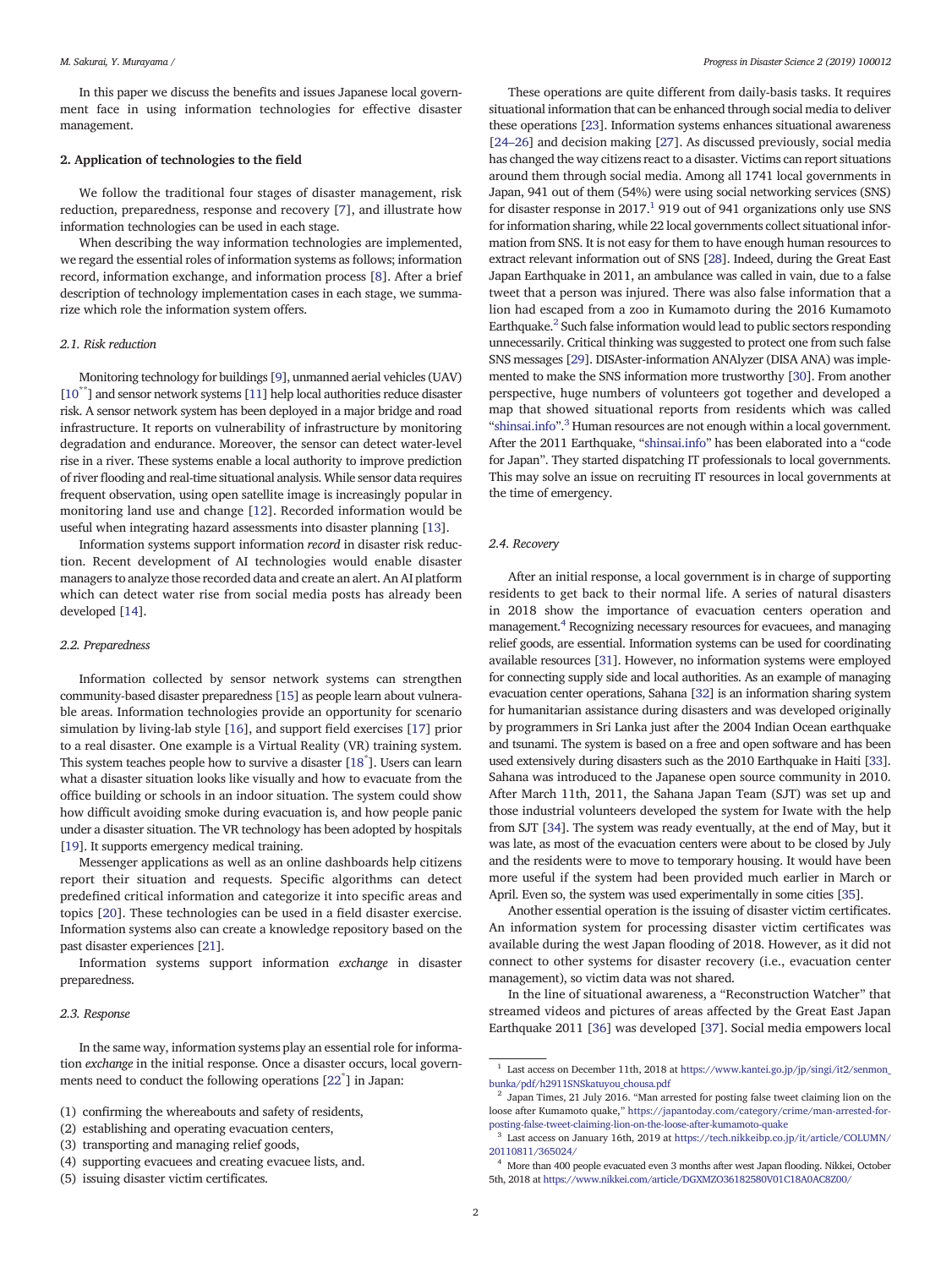<span id="page-2-0"></span>

Fig. 1. Role of information systems in different disaster management stage.

communities by enabling interactive communication [\[38](#page-3-0)] and enhances collaboration with disaster relief agencies [\[39\]](#page-3-0).

Information systems are supposed to process information for disaster recovery but integration of data in different systems is an issue to be resolved.

#### 3. Discussion

Information systems help people record, exchange, and process disasterrelated information throughout four disaster management stages (Fig. 1). As we illustrated in the previous section, discussions of information technology use are fragmented and no holistic view or strategy exist throughout different stages.

In risk reduction, sensors, open satellite images and UAVs help local governments record real-time situation of land, rivers and critical infrastructure. Information from these tools would show vulnerability and risk. In the preparedness phase, the main activity for local authorities is a disaster field exercise. Online dashboards and SNS are used as communication means for exchanging information during the exercise. A VR training system provides people with simulated experience [\[18](#page-3-0)]. Once a disaster occurs, gaining situational information becomes essential. Citizen-generated information through social media and open digital tools such as Open Street Map could increase situation awareness yet managing these tools and information remain as issues to be addressed.

Data that is generated in the previous stages is essential to recovery operations. However, the design of information systems may well be carried out independently in every stage. The combination of different systems would work well, in sorting out issues in the field [\[40](#page-3-0)\* ]. For instance, when operating an evacuation center, the following operations are required:

- a) to keep track of the statistics such as the number of victims as well as vulnerable people to a disaster, which includes the injured, the disabled, elderly, pregnant women, children and the others who need assistance, and provide them with necessary care including medicines and medical support
- b) to keep track of necessary foods and goods and provide the victims with them

During the Great East Japan Earthquake in 2011, the above operations were needed, not only for victims at evacuation centers, but also for the people who stayed in their own houses around the evacuation centers.<sup>5</sup> Accordingly, it was necessary to get the information on where those victims who needed the support were staying.

Now that we have tools such SNS, one could keep track of the victims staying at their own houses around the evacuation centers by mining the SNS messages with the Global Positioning System (GPS). During the Nepal earthquake of 2015, information about needs and availability of resources was posted [[41\]](#page-3-0). Online neighborhood-based forums were formed in the 2007 California mountain fire [\[42\]](#page-3-0).

In the same vein, risk information in the preparedness phase could be connected to real-time information collected in the response stage. We assume this enhances situational awareness and community resilience [\[43](#page-3-0)]. Local governments can create a specific real-time alert that is useful for people living in a highly vulnerable area, by combining risk and real-time information in the initial response. In another context, we assume that UAVs can provide a holistic view for situational awareness throughout different disaster stages. In doing so, we need a holistic strategy of information technology use and standards for data sharing among different systems or different stakeholders [[44](#page-3-0)]. This has not been considered in Japanese local governments.

#### 4. Conclusion

In this paper, we briefly review the use of information technology under a disaster. From local government's perspective, essential roles of information systems, i.e., information record, exchange and process, are critical in effective disaster management. Information record and exchange are initial functions of information systems prior to a disaster, while information process and exchange become core to disaster relief operations. Currently we do not see integrated discussion of technology use in each disaster phase. Those discussions are divided into "before" and "after" a disaster.

We argue 1) the necessity of a strategy for effective use of information technology throughout the four disaster management stages, and 2) the necessity of data standards among different information systems and stakeholders.

The more IT-enabled disaster responses and risk reduction progress, the more IT resources within local government are required. They face difficulties in managing digital tools and information. Collaboration with external institutions and IT professionals is essential. In addition, developing a holistic IT strategy including how to manage IT resources is necessary. It requires a long-term perspective whereas disaster management at each stage deals with a wicked, short-term problem [\[45,46](#page-3-0)]. Noticing such a dilemma in practice, we believe the study of disaster management and information technologies enhances effective disaster management for local governments, which are in the front line of disaster preparedness and response.

#### Conflict of interest

None.

### References\*,\*\*

[1\*\*] [Tim Y, et al. Digitally enabled disaster response: the emergence of social media as](http://refhub.elsevier.com/S2590-0617(19)30012-2/rf0005) boundary objects in a fl[ooding disaster. Inf Syst J 2017;27\(2\):197](http://refhub.elsevier.com/S2590-0617(19)30012-2/rf0005)–232. This article reports roles of social media in different disaster response phase. Authors conducted 56 field interviews and collected social media postings after the Thai flooding in 2011. Based on the boundary object perspective, the paepr reveals roles of social media as compendium of information, channel of intercomunication, and catalyst of immersion.

<sup>5</sup> Last access on January 29th, 2019 at

[http://www.fukushihoken.metro.tokyo.jp/joho/soshiki/syoushi/syoushi/oshirase/](http://www.fukushihoken.metro.tokyo.jp/joho/soshiki/syoushi/syoushi/oshirase/hinanjyo_kanri_unei.files/hinanzyouneishishin.pdf) hinanjyo\_kanri\_unei.fi[les/hinanzyouneishishin.pdf](http://www.fukushihoken.metro.tokyo.jp/joho/soshiki/syoushi/syoushi/oshirase/hinanjyo_kanri_unei.files/hinanzyouneishishin.pdf)

<sup>[2]</sup> [Meier P. Digital humanitarians: how big data is changing the face of humanitarian](http://refhub.elsevier.com/S2590-0617(19)30012-2/rf0010) [response. Boca Raton, FL, USA: CRC Press; 2015.](http://refhub.elsevier.com/S2590-0617(19)30012-2/rf0010)

Of special interest.

Of outstanding interest.